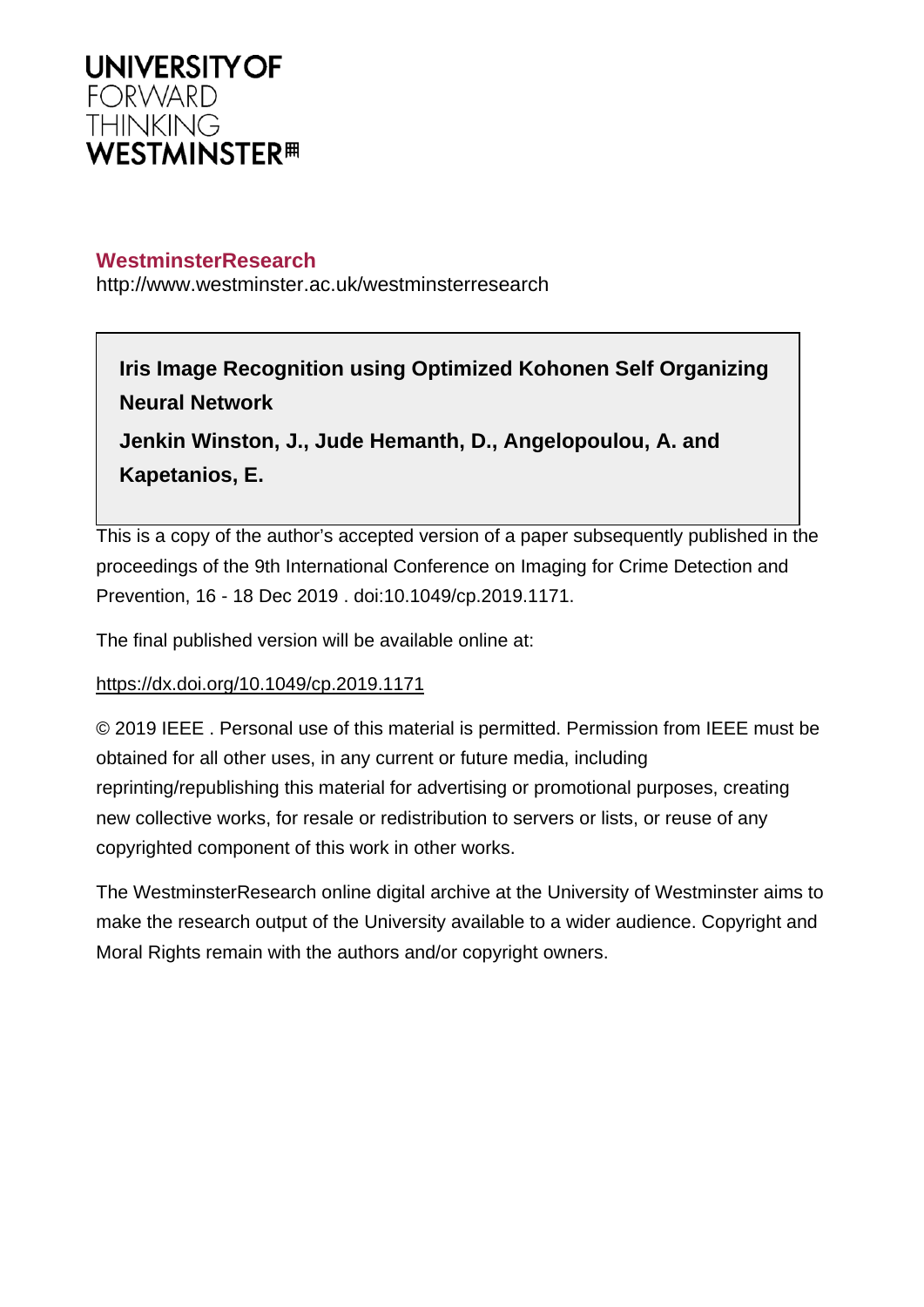# **Iris Image Recognition using Optimized Kohonen Self Organizing Neural Network**

**J. Jenkin Winston<sup>1</sup> , D. Jude Hemanth 1,\*, A. Angelopoulou<sup>2</sup> , E. Kapetanios<sup>2</sup>**

<sup>1</sup>Department of ECE, Karunya Institute of Technology and Sciences, Coimbatore, India <sup>2</sup>Cognitive Computing Research Lab, University of Westminster, UK \*Corresponding Author e-mail: judehemanth@karunya.edu

**Keywords:** Iris, Biometrics, Machine learning, Neural network, Optimization.

#### **Abstract**

The pursuit to develop an effective people management system has widened over the years to manage the enormous increase in population. Any management system includes identification, verification and recognition stages. Iris recognition has become notable biometrics to support the management system due to its versatility and non-invasive approach. These systems help to identify the individual with the texture information distributed around the iris region. Many classification algorithms are available to help in iris recognition. But those are very sophisticated and require heavy computation. In this paper, an improved Kohonen selforganizing neural network (KSONN) is used to boost the performance of existing KSONN. This improvement is brought by the introduction of optimization technique into the learning phase of the KSONN. The proposed method shows improved accuracy of the recognition. Moreover, it also reduces the iterations required to train the network. From the experimental results, it is observed that the proposed method achieves a maximum accuracy of 98% in 85 iterations.

## **1 Introduction**

Authentication through recognition is the basic step of any management system. Usually, recognition is either done by token-based systems or knowledge based systems. Smart cards or ID cards used in the token-based method can be misused or it can get lost. Moreover, the PIN and passwords used in knowledge-based systems can make the user difficult to remember them. To make this process simple we employ biometric systems that can recognize individuals using biometric traits. These biometric traits can be either physiological or the behavioural attribute of the individuals. Out of many traits, the iris is more peculiar because it is extremely unique even between twins. Moreover, the iris is made of layers made of collagenous muscles and pigmented epithelial cells. This provides iris a rich texture [1, 2]. Hence, the iris is chosen as a biometric trait in this paper.

Figure 1 shows the generic block diagram of the iris recognition system. It consists of iris image pre-processing, feature extraction and classifier. The iris images downloaded from the database are prepossessed. Pre-processing involves enhancing the iris image, and the localizing the iris region and

normalizing it into a fixed block size. The feature extraction block involves capturing the best descriptors from the normalized iris region. These features are used by classifiers in training and testing the input iris images.



**Figure 1. Generic block diagram of iris recognition system**

There are many classifiers proposed by researchers for iris recognition. Few related works are discussed below. Multiple classifiers namely Linear classifier, Fisher classifier, Tree classifier, Neighbour classifier, Parzen classifier, and SVM classifier are employed in this paper [3] to improve the accuracy of iris recognition. Each classifier is good at reading different feature space. Genetic algorithm along with circular symmetric filters are used to choose the best classifiers and fuse the results for improving the accuracy. But the increased accuracy comes at the cost of increased computation.

In [4], the author has suggested a hybrid approach that engages three levels of fusion such as decision fusion, score fusion, and feature fusion. Feature reduction is done using principle component analysis. The final decision is made with the fusion of outputs from discrete hidden Markov modelbased classifier applied to the left iris, right iris, feature fused left-right iris and the log-likelihood ratio of feature fused leftright iris. The multiple classifiers utilized in the method increases the learning and testing time of the system.

The authors in [5], have adaptive bloom filters in recognizing the iris pattern. Bloom filters generate templates that are rotation invariant. This filter based classifier does not suffer any alignment problem during the comparison. The compression on iris templates generated from Bloom filter by 20 to 40% yields a reasonable accuracy. This increases the speed of comparison. The reason for this is that the reduced template reduces the computation required by the recognition system.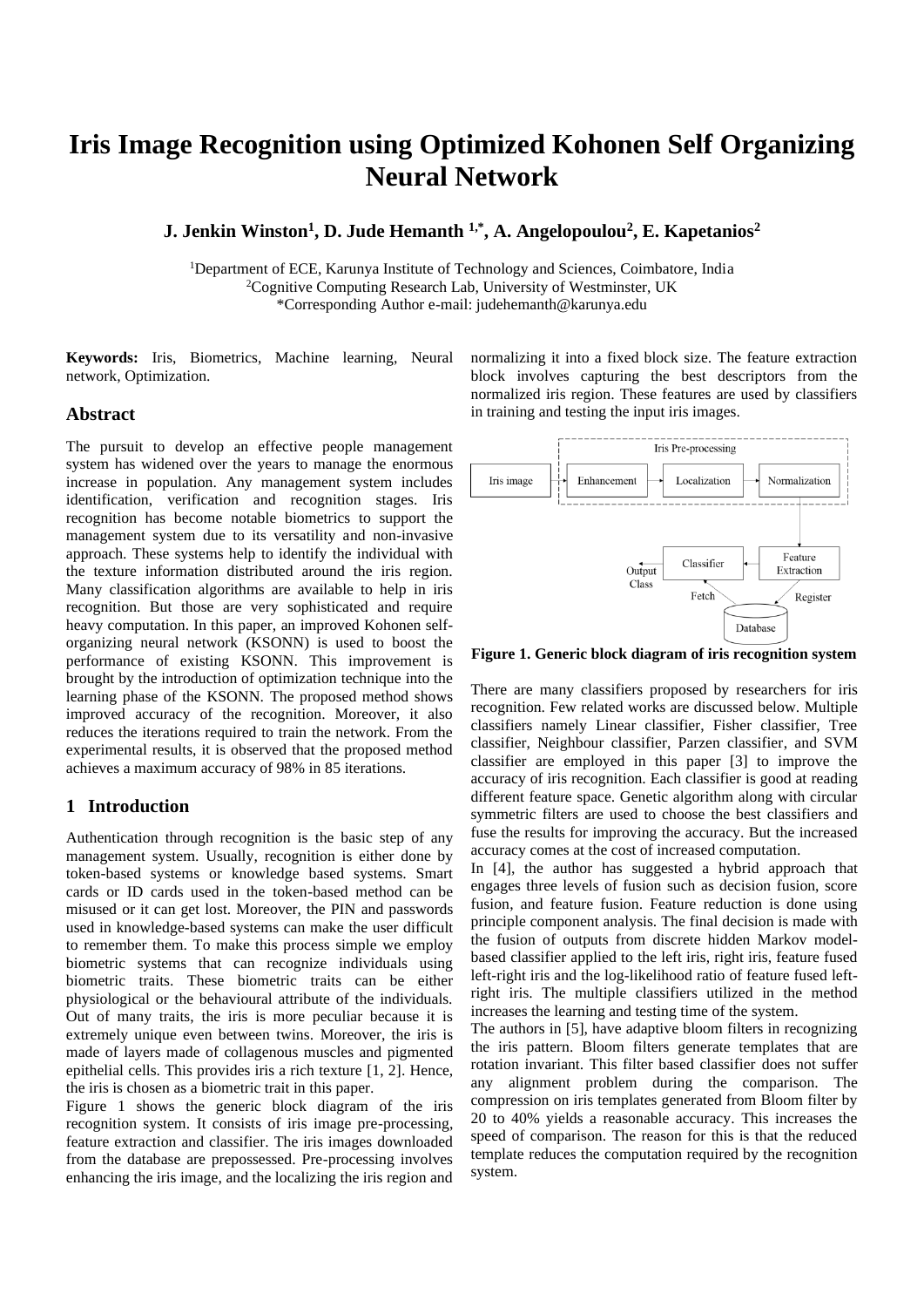A repetitive partitioning method is recommended for iris recognition by V.V.S. Tallapragada et al. in [6]. Hard thresholds are applied to segment the iris region. From the segmented iris region, Tamura features are computed and compared using a decision tree. The decision tree optimizes the cost function to find the class of the test iris image. With the limited features, the accuracy attained by this method is very poor for practical applications.

To increase the rapidity and robustness in iris recognition, Y. Si et al. [7] have proposed three fold method. Eyelashes are detected using directional filters to avoid misclassification. Multidirectional data fusion is done to nullify the edge effect due to improper segmentation. To accelerate the searching process, an iris indexing method is proposed. This enhances the performance of the iris recognition system.

A discriminative dictionary learning framework acquired from K-SVD is hypothesized by Y. Song et al. [8]. Initially, a sparse error correction mode is adopted to improve the recognition rate of iris occluded by eyelashes. The introduction of a compact dictionary into the learning phase further improves the performance of the system.

A structure for iris recognition using support vector machine and hidden Markov model is proposed by V.V.S. Tallapragada et al. in [9]. Using Kernel Fisher Analysis iris features are mapped into a higher dimensional space. Through a Radial Basis Function and annealing optimization the features are partitioned into suitable classes in reference to support vector machine.

For the statistically unique iris patterns a multi-dimensional neural network is proposed by R.M. Farouk et al. in [10]. It has eight neurons in the input layer, twelve neurons in the hidden layer and one neuron output layer. Based on the error signal, the network passes the information backward to update the weights. Experimental values show better matching capabilities. But, much exploration on the speed of recognition can be also made to improve performance.

A non-parametric supervised learning algorithm named KNN classifier is imparted for iris recognition by D. Choudhary et al. in [11]. It measures the closeness of the test image to the database by computing Euclidean distance. The decision is made on the major voting by the surround K data points. The real challenge in this method is to determine the value of K, because as the K increases the computation complexity of the algorithm also increases.

A neural network approach using Learning Vector Quantization (LVQ) is propounded for classifying iris by authors in [12]. This method has the supremacy of statistical and neural network characteristics to build the recognition system. It consists of an input layer and output layer. The output assigned based on the voting of majority classifiers. Along with the local binary pattern, histogram features, the LVQ classifier performs better.

This paper provides an understanding of the different stages involved in iris recognition. In this work, modification in the operation of Kohonen Self-Organizing Neural Network is introduced to enhance the performance of classification. Section 2 briefs about the proposed methodology. In Section 3, the conventional KSONN is elaborated. In section 4, optimization-based KSONN using Gravity Search Algorithm

and Particle Swarm Optimization is discussed. The results obtained from the proposed methodology are examined in section 5. Atlast, the conclusions are reviewed in section 6.

# **2 Proposed methodology**

In this work, a hybrid Kohonen Self-Organizing Neural Network is proposed as a classifier for iris recognition. Figure 2 describes the outline of the method done in this work. A physics-based optimization, human-based optimization and a swarm intelligence based optimization technique are employed into the network architecture to improve the learning process and increase accuracy. This paper highlights the benefits of introducing an optimization technique into the learning phase of the KSONN network. The images in the iris database suffer low contrast because of non-uniform illumination. This is corrected using Contrast Limited Histogram Equalization in the enhancement stage. Later, the iris region is localized using Circular Hough Transform. This helps the iris region separated from the surrounding tissues. Next, the circular iris region is mapped into a rectangular block of fixed size using normalization. In the upcoming stage, the statistical features are computed from the moment space of the normalized iris image. This serves as the input for the KSONN network for classification. The idea of this paper is to compare the results of conventional KSONN with the hybrid KSONN proposed using optimization techniques.



**Figure 2. Outline of the proposed methodology**

The figure 2 outlines the proposed methodology. Here, in this paper, Gravity Search Algorithm – a physics based method and Particle Swarm Optimization – a swarm intelligence method is adopted into the KSONN to improve the performance of the KSONN classifier. The images for testing the proposed methodology are taken from the IIT-Delhi database.

# **3 Conventional Kohonen Self-Organizing Network**

The conventional Kohonen Self-Organizing Network [13], is a simple two-layer artificial neural network. The input layer consists of 1-dimensional neurons and the output layer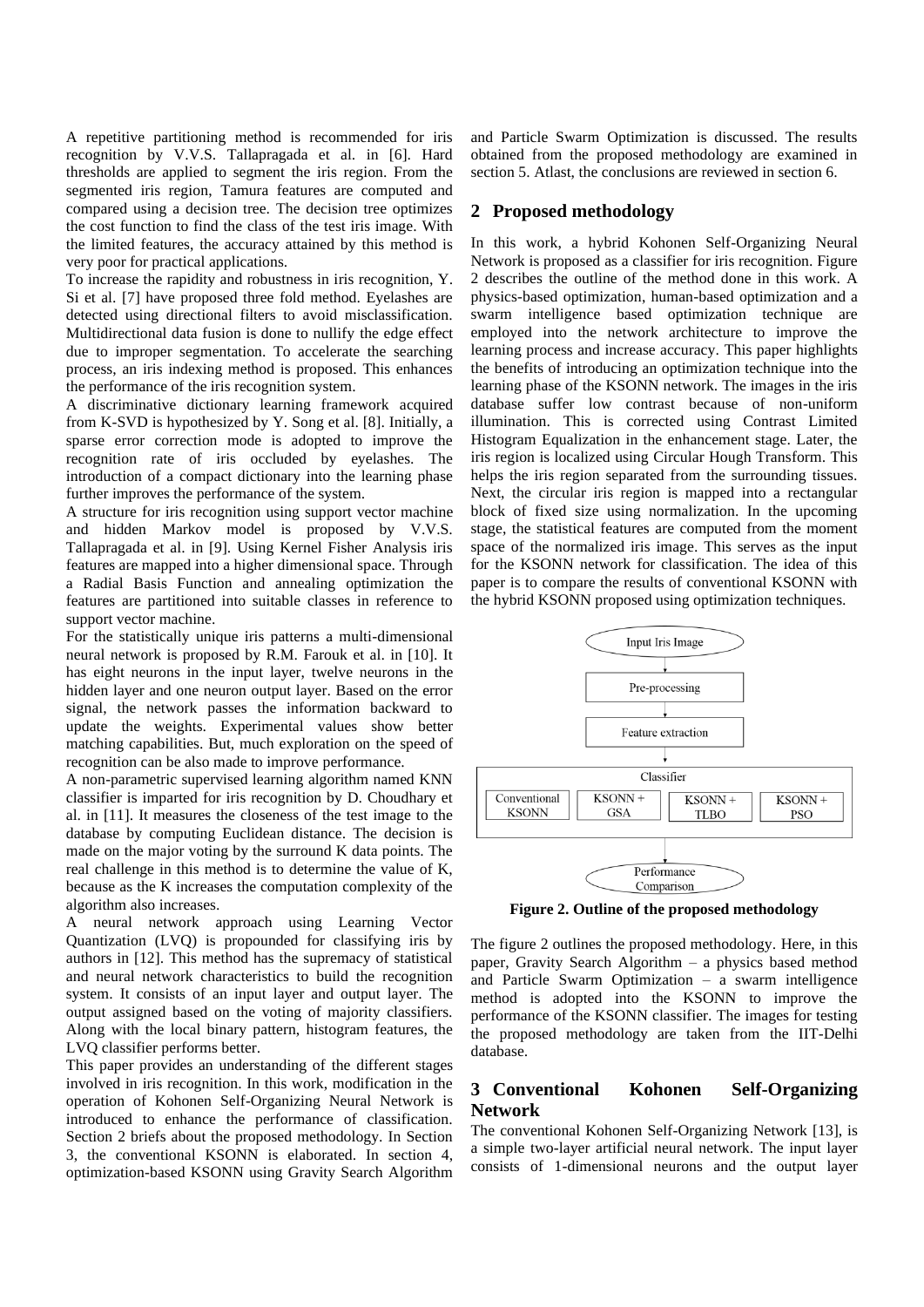consists of 2-dimensional neurons. The architecture of the same is shown in figure 3. It is an example of an unsupervised classifier in machine learning.



**Figure 3. Architecture of KSONN**

The feature vectors of the iris are fed to the input layer of the network. The output layer is initialized with random weights. The network finds the output node close to the input vector as the winning node. The weights of the winning node are renewed with the equation (1).

$$
W_k = W_{k-1} + \alpha_r (x - W_{k-1})
$$
 (1)

This process repeats for a maximum number of iterations such as the network has learned the input vectors of all the class. The sequential steps involved in the

Step (1): Random initialization of output weight vectors.

Step (2): Find the Euclidean distance between the input vector and all the output nodes.

Step (3): The node with minimum distance is assigned as winner node.

Step (4): The weights of the winner node are updated using equation (1).

Step (5): This procedure is repeated from step 2 for maximum number of iterations.

Thus, Kohonen learning process for a simple artificial neural network is achieved. This method of learning is termed as unsupervised learning.

# **4 Hybrid Kohonen Self-Organizing Neural Network**

The conventional Kohonen Self-Organizing Neural Network has a slow learning phase because of the learning coefficient. In some cases, this may not result in the needed accuracy for implementing a reliable real-time system. Hence, we adopt optimization techniques into the learning phase to improve the performance of the iris recognition system. Here in this study, Gravity Search Algorithm (GSA), Teaching Learning Based Optimization (TLBO) and Particle Swarm Optimization (PSO) is adopted for optimization. A

comparison of these methods is also shown to show its robustness.

# **4.1Hybrid Kohonen Self-Organizing Neural Network with GSA**

The cyclic process involved in the learning phase of KSONN is improvised by the inclusion of a physics based optimization technique. Here, Gravity Search Algorithm [14] is adopted into the KSONN. From the randomly initialized output nodes, the GSA optimization helps the KSONN to settle to the feature vector. This method involves the following steps.

Step (1): Random initialization of output weight vectors.

Step (2): Assign the maximum iteration count, gravity constant G = 100, mass M = 1, constant  $\alpha$  = 2.

Step (3): Find the Euclidean distance between the input feature vector and all the output nodes. This shows the similarity of the input vector with the output node.

Step (4): The node with the minimum distance is assigned as winner node.

Step (5): The changing gravity constant  
\n
$$
G_t = Ge^{-\alpha t}
$$
\n(2)

Step (6): The force on the winning node is give as  
\n
$$
F = G_t \cdot M \cdot \delta^{-1} \cdot (W_j - W_{k-1}(:,j))
$$
\n(3)

Step (7): The acceleration of the particle is computed by the Newton's law of force,

$$
F = M \cdot a \tag{4}
$$

Step (8): The weights are updated based on the equations (5) The updated position,

$$
W_k = W_{k-1} + a \tag{5}
$$

Step (9): Based on the value of the cost function update the Wbest.

Step (10): Check whether the maximum is reached. If not keep repeating from step 3.

Thus, the Newton's law of gravity and motion helps the KSONN network here to settle to the feature vector in the cyclic process.

# **4.2Hybrid Kohonen Self-Organizing Neural Network with TLBO**

Inspired by the human perspective of optimizing the problem, here a Teaching Learning Based Optimization [15] is adopted into the KSONN network. This method involves the following steps.

Step (1): Random initialization of output weight vectors.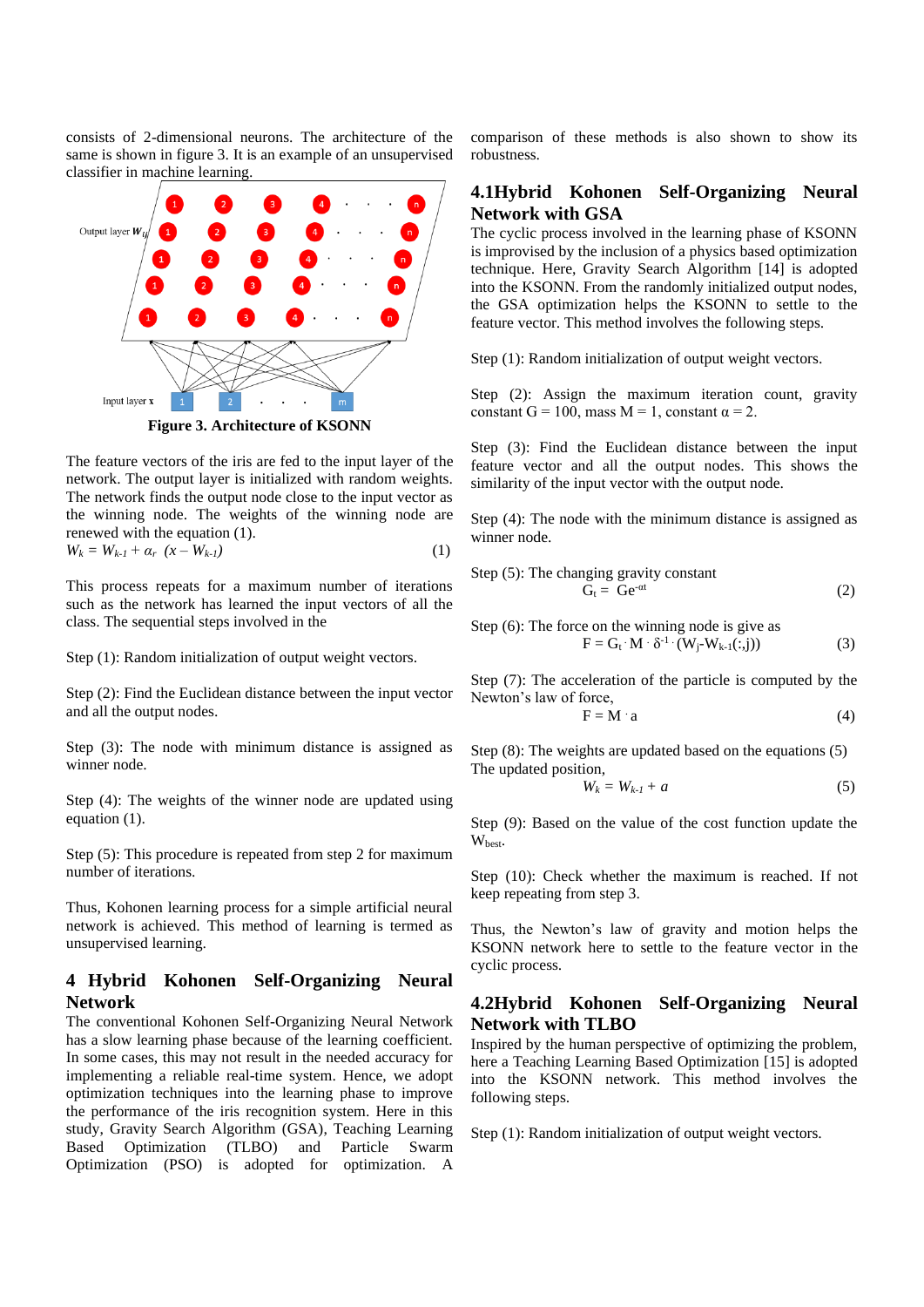Step (2): Assign the maximum iteration count and best values Wbest.

Step (3): Find the Euclidean distance between the input feature vector and all the output nodes. This shows the similarity of the input vector with the output node.

Step (4): The node with the minimum distance is assigned as winner node - j.

Step (5): Particle position based on teaching factor,  $W_{tl} = W_{t-1} + rand_1 \cdot (W_{t-1} - t_f \cdot mean)$  (6)

Step  $(6)$ : Update the W<sub>best</sub> based on the cost of the fitness function of  $W_{tl}$ .

Step (7): New weight vector proposed is given as,  $W_p = W_{best} + rand_1$  (7)

Step (8): Learned weight vector is updated based on the cost of the fitness function  $W_p$  and  $W_d$ .

 $W_{lr} = W_{t-1} + rand_1$ .  $(W_p - W_t)$  (8)

Step  $(9)$ : Update the W<sub>best</sub> based on the cost of the fitness of function of  $W<sub>lr</sub>$ .

Step (10): Check whether the maximum iteration is reached. If not repeat from step 3.

# **4.2Hybrid Kohonen Self-Organizing Neural Network with PSO**

Into the conventional Kohonen Self-Organizing Neural Network, a swarm intelligence based optimization is introduced. Here, Particle Swarm Optimization [16] is adopted to help the KSONN in the learning phase. It aids the output node to settle to the respective feature vector. This method involves the following steps.

Step (1): Random initialization of output weight vectors.

Step (2): Assign PSO constants  $K_1$ ,  $K_2$ ,  $K_i$ ,  $K_d$ ,  $d_1$ , and  $d_2$  with random values.

Step (3): Find the Euclidean distance between the input feature vector and all the output nodes.

Step (4): The node with the minimum distance is assigned as winner node.

Step (5): The velocity for the particle is given by,  
\n
$$
v_t = K_i v_{t-1} + K_1 (p_{best} - W_{t-1}) + K_2 (g_{best} - W_{t-1})
$$
\n(9)

Step (6): The weights are updated based on equation (10). The updated position,  $W_t = W_{t-1} + v_t$  (10)

Step (7): Based on the cost of the fitness value update the personal best p<sub>best</sub> and global best g<sub>best</sub>.

Step  $(8)$ : Update the constant  $K_i$  using the below equation.  $K_i = K_i$ .  $K_d$  (11)

Step (9): Replace the  $W_t$  with  $g_{best}$ .

Step (10): Check whether the maximum is reached. If not keep repeating from step 3.

This process in more pivotal in the learning phase of the KSONN, as the weights are properly directed with the help of personal best and global best to converge with the solution in the vector space.

#### **5 Results and discussion**

The results of the experiments conducted on the publically available database are presented in this section. It briefs about the specificities of the iris database and indicators for evaluating the proposed method. Later a comparison and analysis of the proposed method with other methods are shown to demonstrate the steadiness of the proposed method.

#### **5.1Database**

Iris images are downloaded from the IIT-Delhi database. These images are captured in near infrared spectrum using JIRIS, JPC1000 digital CMOS camera under an indoor environment. It consists of iris images in bitmap format with a resolution of 320 x 240 pixels. It holds around 1120 images acquired from 224 subjects. Figure 4 shows a few samples of



**Figure 4. Sample iris images from IIT-Delhi database**

The dataset is divided into training set and testing set. The images under training set are used by the network to learn and the images under testing set are used to verify the proposed method. All the simulations are carried on using MATLAB 2017b set up on Intel i5 processor with 1.7 GHz clock rate and 4 GB of RAM.

#### **5.2Performance metrics**

The proposed method is compared with the conventional KSONN. The performance of all the classifiers are evaluated using the following metrics, a) accuracy, b) specificity, c) sensitivity, d) error rate and e) number of iterations.

Accuracy - Accuracy gives the percentage of matches with the database that is true.

Specificity – Specificity is also called true negative rate. It gives the measure of the classifier identifying the true negatives.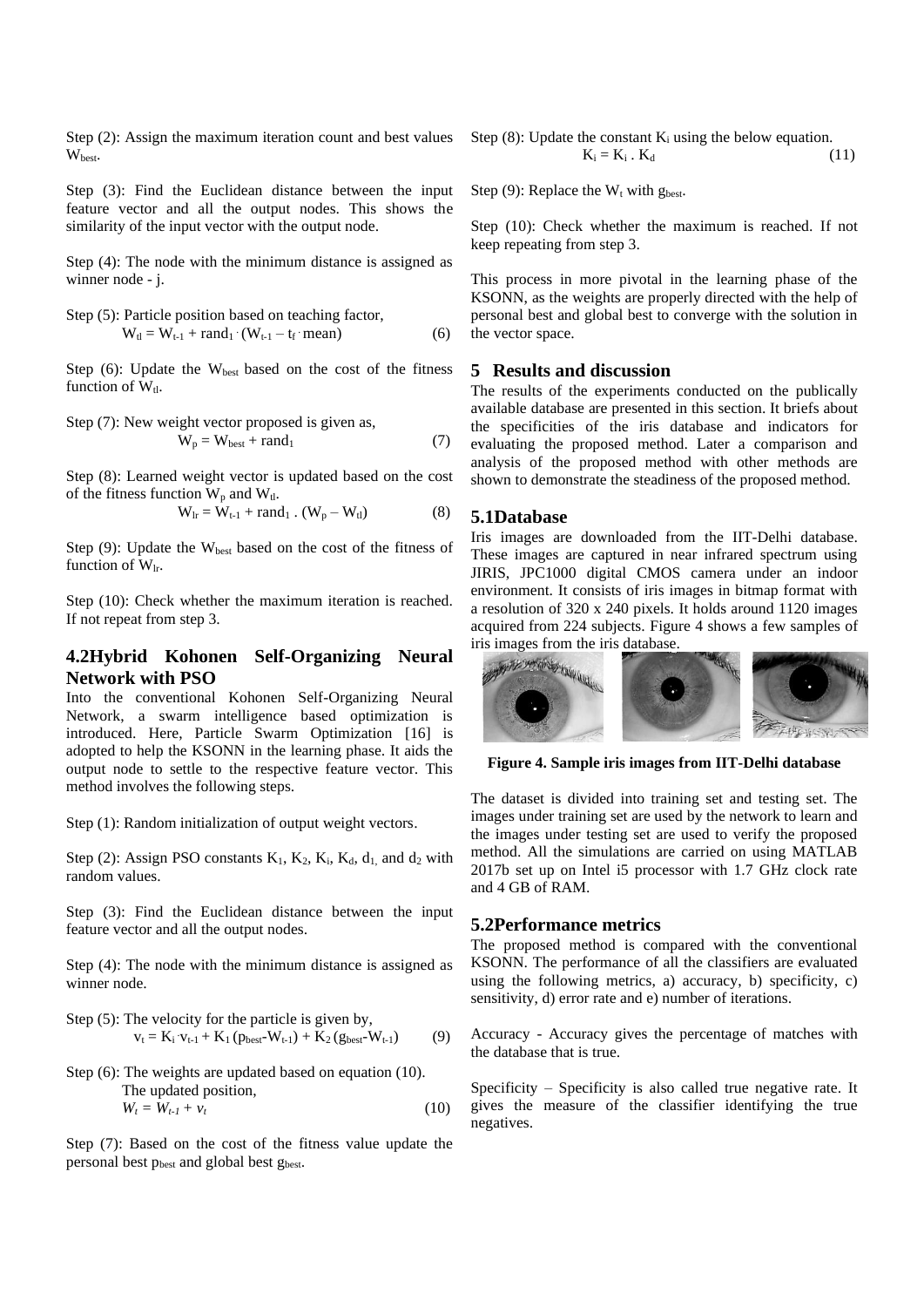Sensitivity – Sensitivity is also called true positive rate. It gives the measure of the classifier identifying the true positives.

Error rate – Error rate is the rate of misclassification. All these metrics are calculated with the confusion matrix created with the results obtained after simulations.

Number of iterations – Iteration is the count of number of times, a process gets repeated to learn the weights.

The iterations define the speed in the learning process. If the number of iterations is large, the network takes more time to converge. Similarly, if the number of iterations is less, the network learns fast to converge.

## **5.3Comparative analysis**

Results are averaged over the five simulations. Table 1 shows the comparison of the performance metrics of all the methods. It can be seen that conventional KSONN shows an accuracy of just 84.33% and make it impracticable. This disadvantage is nullified by the adoption of optimization method into the KSONN architecture.

**Table 1. Accuracy Measures of the classifiers**

| <b>Method</b> | <b>Accurac</b><br>V | <b>Speci</b><br>ficity | <b>Sensi</b><br>tivity | Error<br>rate |
|---------------|---------------------|------------------------|------------------------|---------------|
| Conventional  | 84.33%              | 90.7                   | 51                     | 15.67%        |
| <b>KSONN</b>  |                     |                        |                        |               |
| KSONN+GSA     | 94.8%               | 97.01                  | 78                     | 5.2%          |
| KSON+TLBO     | 96.2%               | 97.85                  | 83.33                  | 3.8%          |
| KSONN+PSO     | 98%                 | 99.06                  | 92                     | 2%            |

The Newtonian law of GSA gives a fair improvement in the performance of KSONN. The force and acceleration of the weights in the learning process help in the proper identification of the weights in the search space. However, the acceleration of the process causes some uncertainty in the converged values. As a result, this method achieves an accuracy of 94.8 %.

The human-inspired TLBO gives a relatively better performance for KSONN. The psychology between a teacher and learner is used to explore the weights in the search space. This method achieves an accuracy of 96.2%.

The Swarm intelligence method of optimization by PSO gives a better performance for the KSONN network. Here the personal best and global best give proper directions during the exploration process to learn the weights from the search space. As it has multiple directors, the learning process is effective. This method achieves an accuracy of 98%.

From the comparative analysis made, it is evident that the inclusion of the optimization technique into the KSONN has improved the accuracy. The PSO, a swarm-based optimization performs compared to the other two optimization methods. The error rate is also minimized.

Apart from increasing the accuracy of the iris recognition, the optimization techniques also reduce the iterations needed for the network to learn.

| Table 2. Convergence Analysis of the classifiers |                            |  |  |  |
|--------------------------------------------------|----------------------------|--|--|--|
| <b>Method</b>                                    | No. of iterations required |  |  |  |
| <b>Conventional KSONN</b>                        | 250                        |  |  |  |
| KSONN+GSA                                        | 120                        |  |  |  |
| KSON+TLBO                                        | 92                         |  |  |  |
| KSONN+PSO                                        | 85                         |  |  |  |

**Table 2. Convergence Analysis of the classifiers**

Table 2 provides a comparison of iterations consumed by different methods. The iterations are controlled by the learning rate. If the learning rate is low, the network takes more iterations in the learning phase. However, a fast learning rate cannot guarantee better convergence. The optimization method helps to achieve a descent learning rate to identify the best results. The conventional KSONN, has a very low learning rate hence it takes more iterations to converge. It takes around 250 iterations in this simulation. KSONN with GSA takes 120 iterations, KSONN with TLBO takes 92 iterations and KSONN with PSO takes 85 iterations to converge.

#### **6 Conclusion**

This paper has reported on combining of optimization techniques with the KSONN architecture. Form the experiments conducted on IIT-Delhi iris database, conventional KSONN procures an accuracy of 84.3%, KSONN with GSA achieves an accuracy of 94.8%, KSONN with TLBO achieves an accuracy of 96.2% and KSONN with PSO achieves an accuracy of 98%. Moreover, the iteration took in the learning process of conventional KSONN of 250, KSONN with GSA took 120, KSONN with TLBO took 92 and KSONN with PSO took 85. Out of the optimization techniques applied, swarm intelligence-based optimization has resulted in enhanced performance.

These approaches are normally used to identify the culprits in crime detection applications. Since the iris of each human being is unique, a database of the iris of all the criminals can be created. All the crimes/cases associated with a specific criminal can be linked with the iris images. A matching process can be used to determine the previous offenses of a specific culprit.

#### **References**

[1] John Daugman. "How Iris Recognition Works". IEEE Transactions on Circuits and Systems for Video Technology, **volume – 14,** pp. 21-30, (2004).